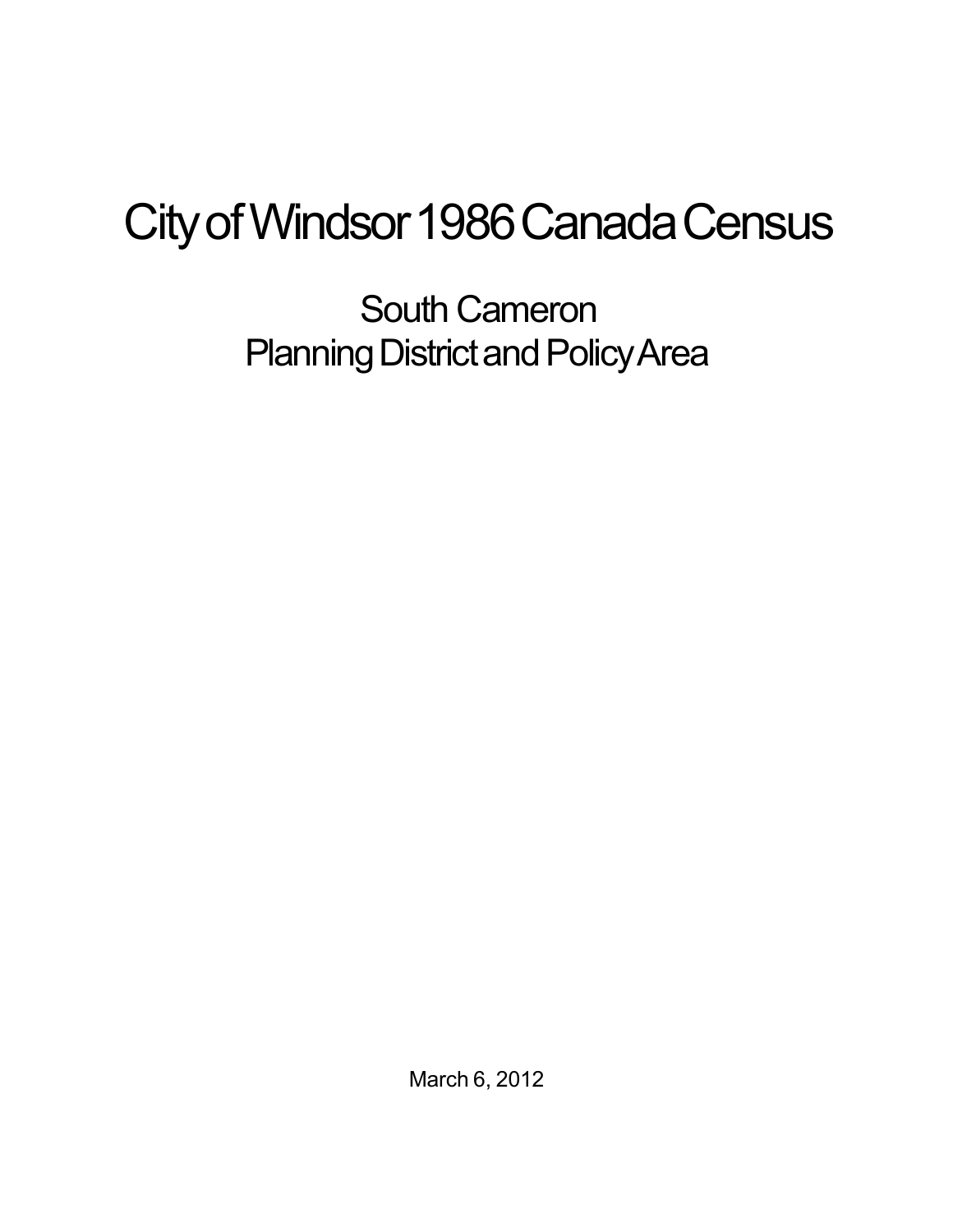## **Table of Contents**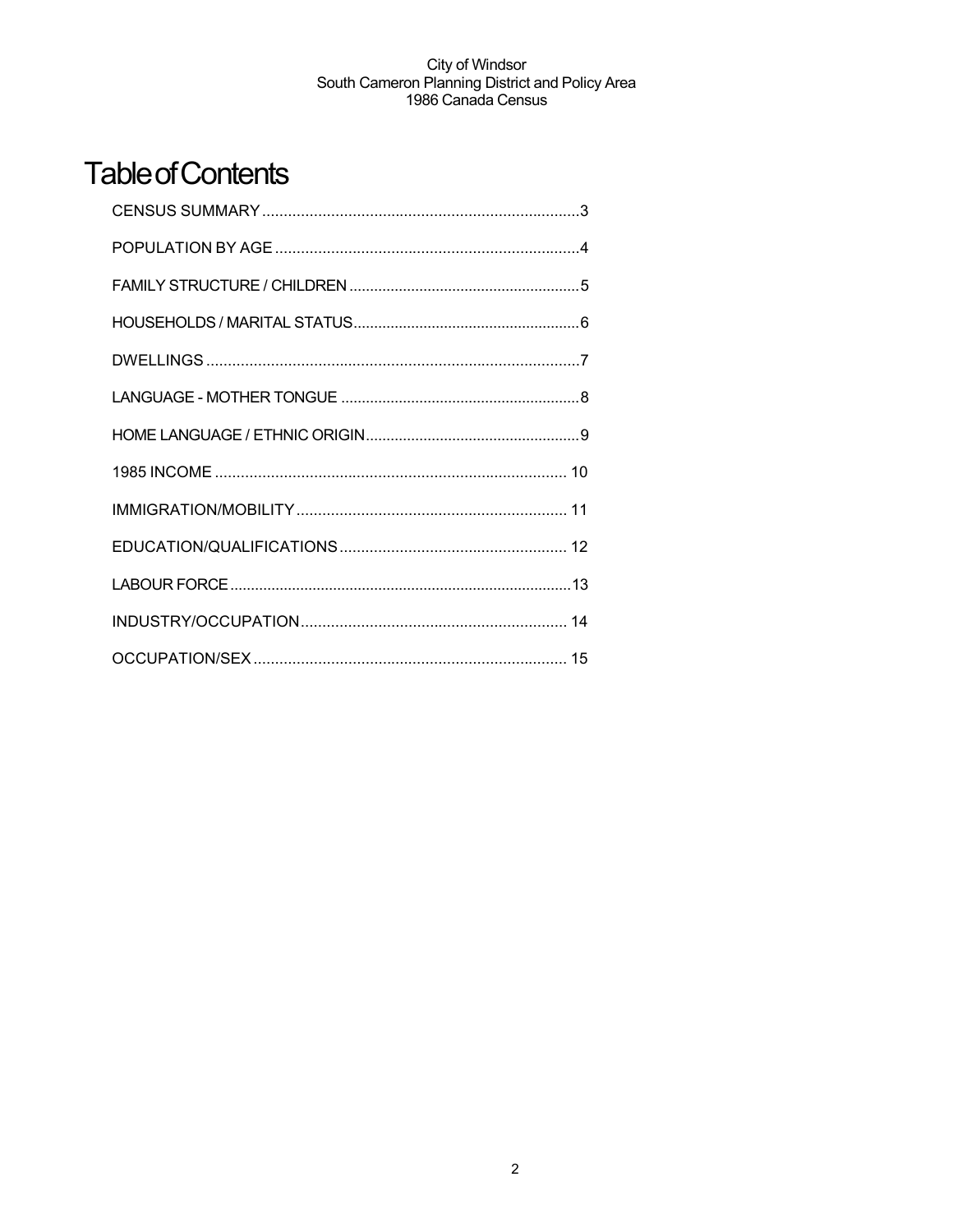## **CENSUS SUMMARY**

| <b>CENSUS SUMMARY</b>                                                                                                                                                     | <b>South Cameron</b>                                          |                                                          |
|---------------------------------------------------------------------------------------------------------------------------------------------------------------------------|---------------------------------------------------------------|----------------------------------------------------------|
| Total population (% base)                                                                                                                                                 | 4,210                                                         |                                                          |
| By sex:<br>Male<br>Female                                                                                                                                                 | 2,065<br>2,135                                                | 49%<br>51%                                               |
| By age:<br>0 to 4 years<br>5 to 19 years<br>20 to 24 years<br>25 to 34 years<br>35 to 44 years<br>45 to 54 years<br>55 to 64 years<br>65 to 74 years<br>75 years and over | 230<br>1,115<br>440<br>535<br>500<br>570<br>505<br>225<br>105 | 5%<br>26%<br>10%<br>13%<br>12%<br>14%<br>12%<br>5%<br>2% |
| Average age of population                                                                                                                                                 | 34.3                                                          |                                                          |
| Total census families (% base)                                                                                                                                            | 1,155                                                         |                                                          |
| <b>Husband-wife families</b><br>With no children at home<br>With children at home                                                                                         | 920<br>265<br>660                                             | 80%<br>23%<br>57%                                        |
| Lone-parent families                                                                                                                                                      | 235                                                           | 20%                                                      |
| <b>Total children at home</b><br>Average children per family                                                                                                              | 1,775<br>1.5                                                  |                                                          |
| Private households (% base)                                                                                                                                               | 1,275                                                         |                                                          |
| <b>Persons in households</b><br>Average persons per household                                                                                                             | 4,175<br>3.3                                                  |                                                          |
| Occupied dwellings (% base)<br>Owned<br>Rented                                                                                                                            | 1,290<br>1,010<br>265                                         | 78%<br>21%                                               |
| Single detached house<br>Apartment 5 or more storeys<br>Other type of dwelling                                                                                            | 1,040<br>235                                                  | 81%<br>0%<br>18%                                         |
| 1985 Avg. hhld income (est.)                                                                                                                                              | 40,726                                                        |                                                          |
|                                                                                                                                                                           |                                                               |                                                          |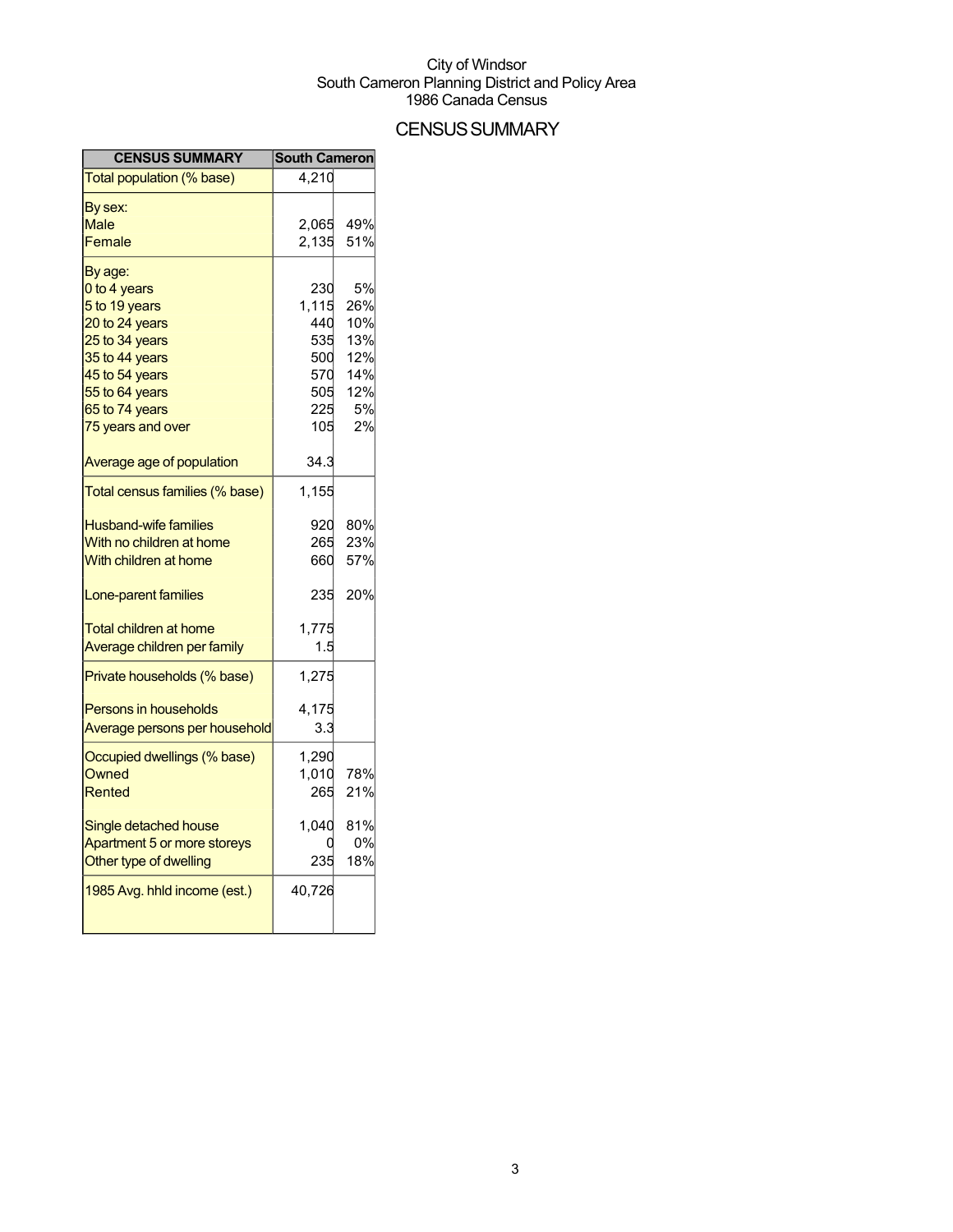## POPULATIONBYAGE

| <b>POPULATION BY AGE South Cameron</b>                                                                                                                                                               |                                                                          |                                                                |
|------------------------------------------------------------------------------------------------------------------------------------------------------------------------------------------------------|--------------------------------------------------------------------------|----------------------------------------------------------------|
| Total population (% Base)                                                                                                                                                                            | 4,210                                                                    |                                                                |
| <b>Average age of population</b>                                                                                                                                                                     | 34.3                                                                     |                                                                |
| By age:<br>$0 - 4$ years<br>$5 - 9$ years<br>10 - 14 years                                                                                                                                           | 230<br>305<br>340                                                        | 5%<br>7%<br>8%                                                 |
| 15 - 19 years<br>20 - 24 years<br>25 - 34 years<br>35 - 44 years<br>45 - 54 years<br>55 - 64 years<br>65 - 74 years<br>75 years and over                                                             | 470<br>440<br>535<br>500<br>570<br>505<br>225<br>105                     | 11%<br>10%<br>13%<br>12%<br>14%<br>12%<br>5%<br>2%             |
| <b>Male population</b><br>Average age of males                                                                                                                                                       | 2,065<br>33.6                                                            | 49%                                                            |
| By age:<br>$0 - 4$ years<br>5 - 9 years<br>10 - 14 years<br>15 - 19 years<br>20 - 24 years<br>25 - 34 years<br>35 - 44 years<br>45 - 54 years<br>55 - 64 years<br>65 - 74 years<br>75 years and over | 115<br>165<br>180<br>255<br>235<br>245<br>210<br>255<br>265<br>115<br>45 | 3%<br>4%<br>4%<br>6%<br>6%<br>6%<br>5%<br>6%<br>6%<br>3%<br>1% |
| <b>Female population</b><br>Average age of females<br>By age:                                                                                                                                        | 2,135<br>34.9                                                            | 51%                                                            |
| $0 - 4$ years<br>$5 - 9$ years<br>10 - 14 years<br>15 - 19 years<br>20 - 24 years<br>25 - 34 years<br>35 - 44 years<br>45 - 54 years<br>55 - 64 years<br>65 - 74 years                               | 115<br>140<br>160<br>215<br>205<br>290<br>290<br>315<br>240<br>110       | 3%<br>3%<br>4%<br>5%<br>5%<br>7%<br>7%<br>7%<br>6%<br>3%       |
| 75 years and over                                                                                                                                                                                    | 60                                                                       | 1%                                                             |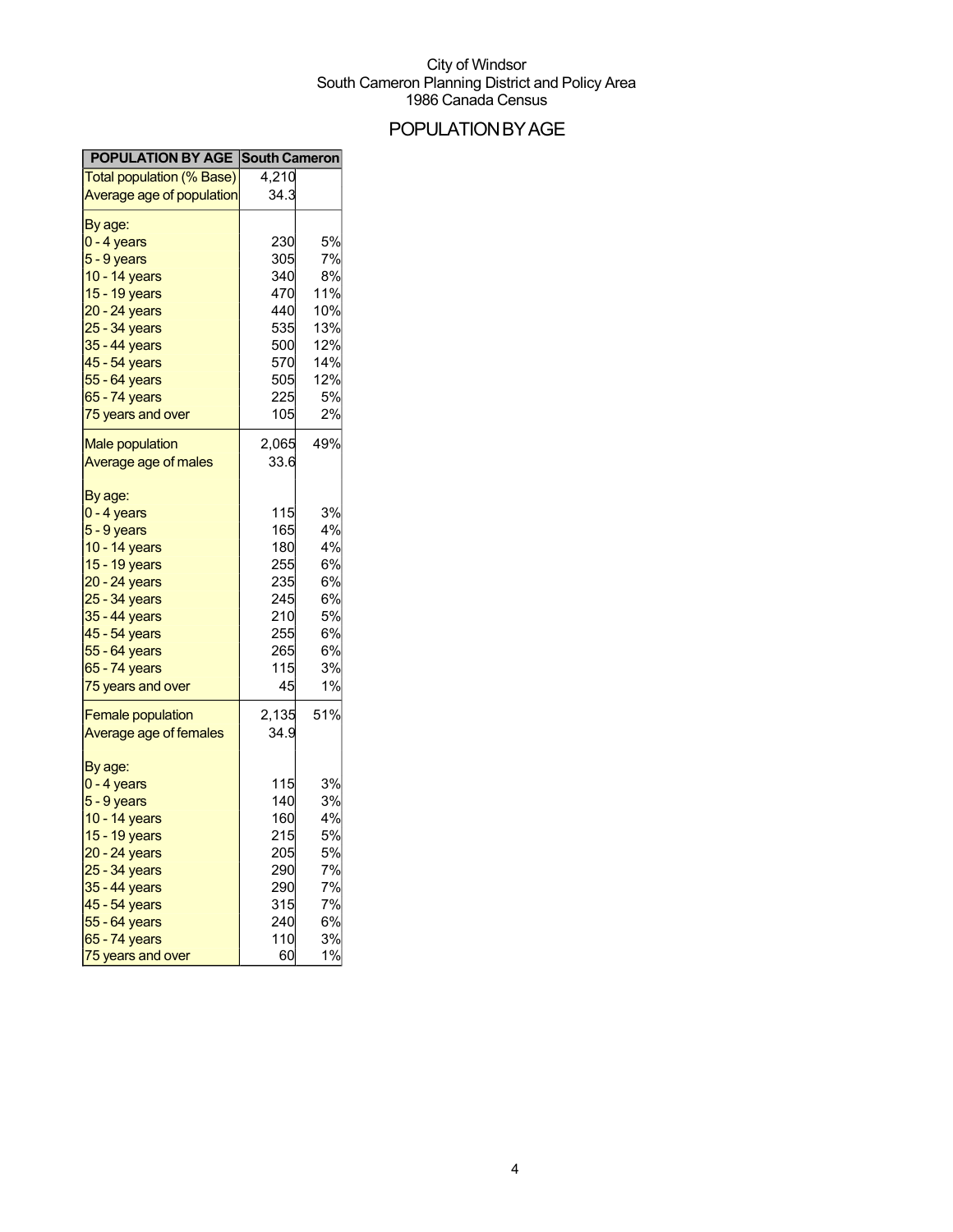## FAMILYSTRUCTURE/CHILDREN

| <b>DIRUUTUR</b><br>IILDREN         | <b>JUULII VAILIEIUI</b> |     |
|------------------------------------|-------------------------|-----|
| Total census families (% base)     | 1,155                   |     |
| By family structure:               |                         |     |
| <b>Total husband-wife families</b> | 920                     | 80% |
| With no children at home           | 265                     | 23% |
| With children at home              | 660                     | 57% |
| 1 child                            | 200                     | 17% |
| 2 children                         | 260                     | 23% |
| 3 or more children                 | 185                     | 16% |
| Lone-parent families               | 235                     | 20% |
| Lone male parent                   | 20                      | 2%  |
| 1 child at home                    | 20                      | 2%  |
| 2 children at home                 | 10                      | 1%  |
| 3 or more children at home         | 5                       | 0%  |
| Lone female parent                 | 205                     | 18% |
| 1 child at home                    | 70                      | 6%  |
| 2 children at home                 | 75                      | 6%  |
| 3 or more children at home         | 55                      | 5%  |
| Total children at home (%base)     | 1,775                   |     |
| $0 - 5$ years                      | 285                     | 16% |
| $6 - 14$ years                     | 575                     | 32% |
| 15 - 17 years                      | 270                     | 15% |
| 18 - 24 years                      | 510                     | 29% |
| 25 years and over                  | 140                     | 8%  |
| Average children/family            | 1.5                     |     |

### **FAMILY STRUCTURE / CHILDREN South Cameron**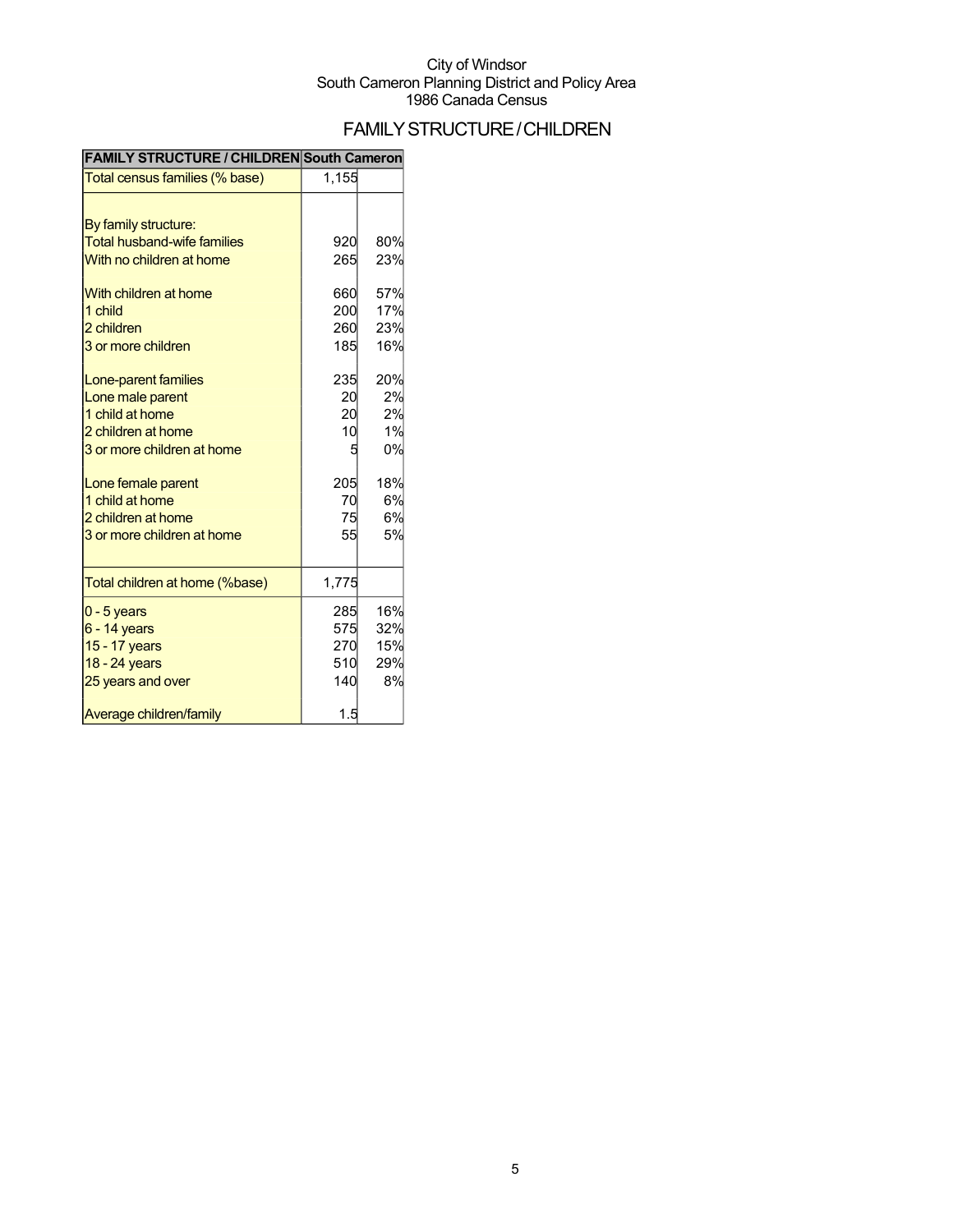## HOUSEHOLDS/MARITALSTATUS

| <b>HOUSEHOLDS / MARITAL STATUS South Cameron</b> |       |     |
|--------------------------------------------------|-------|-----|
| Private households (% base)                      | 1,275 |     |
| By size of household:                            |       |     |
| 1 person                                         | 130   | 10% |
| 2 persons                                        | 310   | 24% |
| 3 persons                                        | 305   | 24% |
| 4 - 5 persons                                    | 460   | 36% |
| 6 or more persons                                | 75    | 6%  |
| By number of census families:                    |       |     |
| Non-family households                            | 155   | 12% |
| <b>Family households</b>                         | 1,130 | 89% |
| 1 census family                                  | 1,100 | 86% |
| 2 or more census families                        | 30    | 2%  |
| Persons in private households                    | 4,175 |     |
| Average persons per household                    | 3.3   |     |
| Census families in private                       | 1,155 |     |
| households (% base)                              |       |     |
| By size of census family:                        |       |     |
| 2 person family                                  | 365   | 32% |
| 3 persons                                        | 295   | 26% |
| 4 persons                                        | 290   | 25% |
| 5 or more persons                                | 200   | 17% |
| Total population (% base)                        | 4,215 |     |
|                                                  |       |     |
| By marital status, for persons                   |       |     |
| 15 years of age and over:                        |       |     |
| Single (never married)                           | 1,075 | 26% |
| <b>Married</b>                                   | 1,875 | 44% |
| Widowed                                          | 180   | 4%  |
| <b>Divorced</b>                                  | 140   | 3%  |
| Separated                                        | 75    | 2%  |
|                                                  |       |     |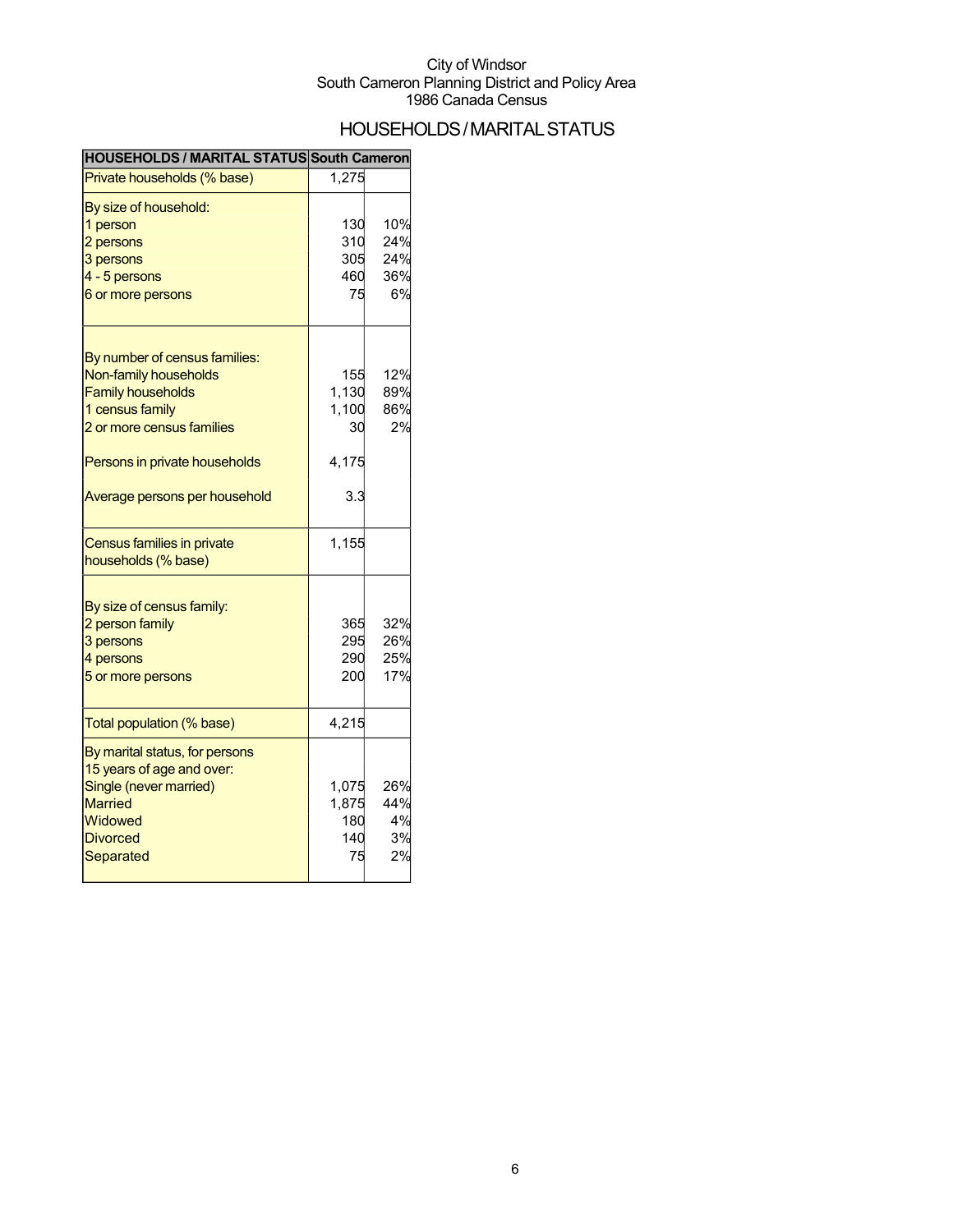## DWELLINGS

| <b>DWELLINGS</b>                                                                                                         | <b>South Cameron</b>                    |                                |
|--------------------------------------------------------------------------------------------------------------------------|-----------------------------------------|--------------------------------|
| Occupied dwellings (% base)                                                                                              | 1,290                                   |                                |
| By tenure:<br><b>Rented</b><br>Owned<br><b>On Reserve</b><br>By dwelling type:<br>Single detached house                  | 265<br>1,010<br>1,040                   | 21%<br>78%<br>0%<br>81%<br>0%  |
| Apartment 5 or more stories<br><b>Movable dwelling</b>                                                                   |                                         | 0%                             |
| All other dwelling types                                                                                                 | 235                                     | 18%                            |
| By age of dwelling - total<br><b>Constructed before 1946</b><br>1946 - 1960<br>1961 - 1970<br>1971 - 1980<br>1981 - 1986 | 1,285<br>160<br>350<br>375<br>365<br>20 | 12%<br>27%<br>29%<br>28%<br>2% |
| <b>Dwellings with central heat</b>                                                                                       | 1,230                                   | 96%                            |
| Gas                                                                                                                      | 1,210                                   | 94%                            |
| Electricity<br>Oil                                                                                                       | 70<br>5                                 | 5%<br>0%                       |
| <b>Other fuels</b>                                                                                                       | 5                                       | 0%                             |
| <b>Tenant occupied households</b><br>With rent $>=$ 30% hhld inc.                                                        | 280<br>80                               | 29%                            |
| Owner occupied households<br>Payments >= 30% hhld. inc.                                                                  | 995<br>70                               | 7%                             |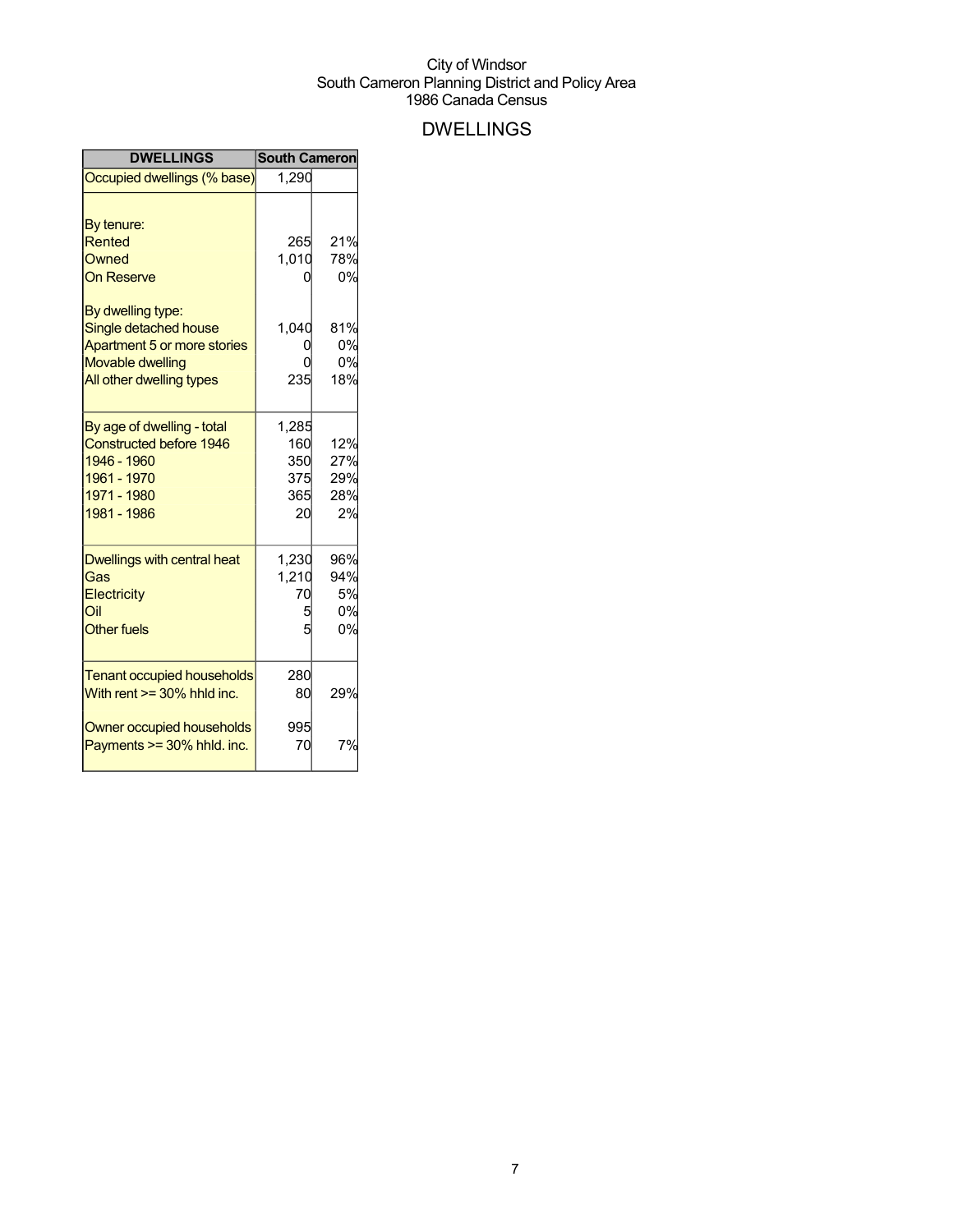## LANGUAGE-MOTHERTONGUE

| LANGUAGE - MOTHER TONGUE South Cameron |  |
|----------------------------------------|--|
|----------------------------------------|--|

| Total responses (% Base)                                                                                    | 4,200                          |                                    |
|-------------------------------------------------------------------------------------------------------------|--------------------------------|------------------------------------|
| <b>Total single responses</b><br><b>Total official languages</b><br><b>English</b><br>French                | 3,845<br>2,760<br>2,680<br>80  | 92%<br>66%<br>64%<br>2%            |
| <b>Total non-official languages</b><br>German<br><b>Chinese</b><br><b>Dutch</b><br><b>Polish</b><br>Italian | 1,090<br>50<br>10<br>20<br>760 | 26%<br>1%<br>0%<br>0%<br>0%<br>18% |
| Portuguese<br>Ukrainian<br>Greek<br>Languages other than above                                              | 25<br>15<br>75                 | 0%<br>1%<br>0%<br>2%               |
| <b>Total multiple responses</b>                                                                             | 355                            | 8%                                 |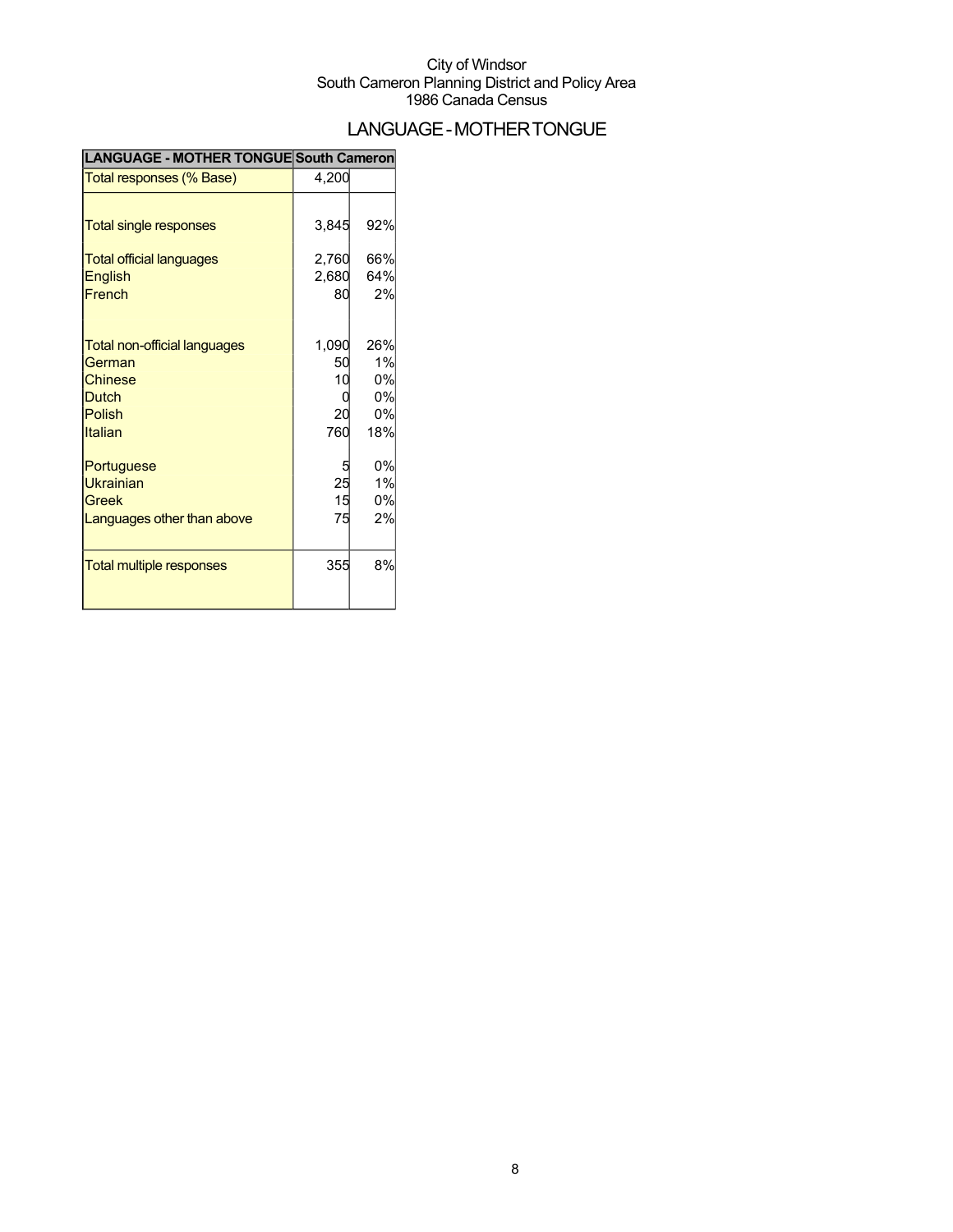## HOME LANGUAGE / ETHNIC ORIGIN

#### **HOME LANGUAGE / ETHNIC ORIGIN South Cameron**

| Total population (% base)                                                                                                                                                                                        | 4,210                                                    |                                                                            |
|------------------------------------------------------------------------------------------------------------------------------------------------------------------------------------------------------------------|----------------------------------------------------------|----------------------------------------------------------------------------|
| By home language:<br><b>Total single response</b><br>English<br>French<br>Italian<br><b>Chinese</b><br>German<br>Portuguese<br>Greek<br>Other<br>Speak more than one language                                    | 3,760<br>3,060<br>25<br>480<br>15<br>Ë<br>165<br>430     | 89%<br>73%<br>1%<br>11%<br>0%<br>0%<br>0%<br>0%<br>4%<br>10%               |
| By official language:<br><b>English only</b><br><b>French only</b><br><b>Both English and French</b><br><b>Neither English nor French</b>                                                                        | 3,775<br>305<br>105                                      | 90%<br>0%<br>7%<br>2%                                                      |
| By ethnic origin:<br><b>Single origin</b><br><b>British</b><br>French<br><b>Aboriginal peoples</b><br>German<br>Italian<br>Ukrainian<br>Chinese<br>Dutch (Netherlands)<br>Other<br>Reported more than one origin | 2,955<br>665<br>220<br>95<br>1,100<br>60<br>790<br>1,230 | <b>70%</b><br>16%<br>5%<br>0%<br>2%<br>26%<br>1%<br>0%<br>0%<br>19%<br>29% |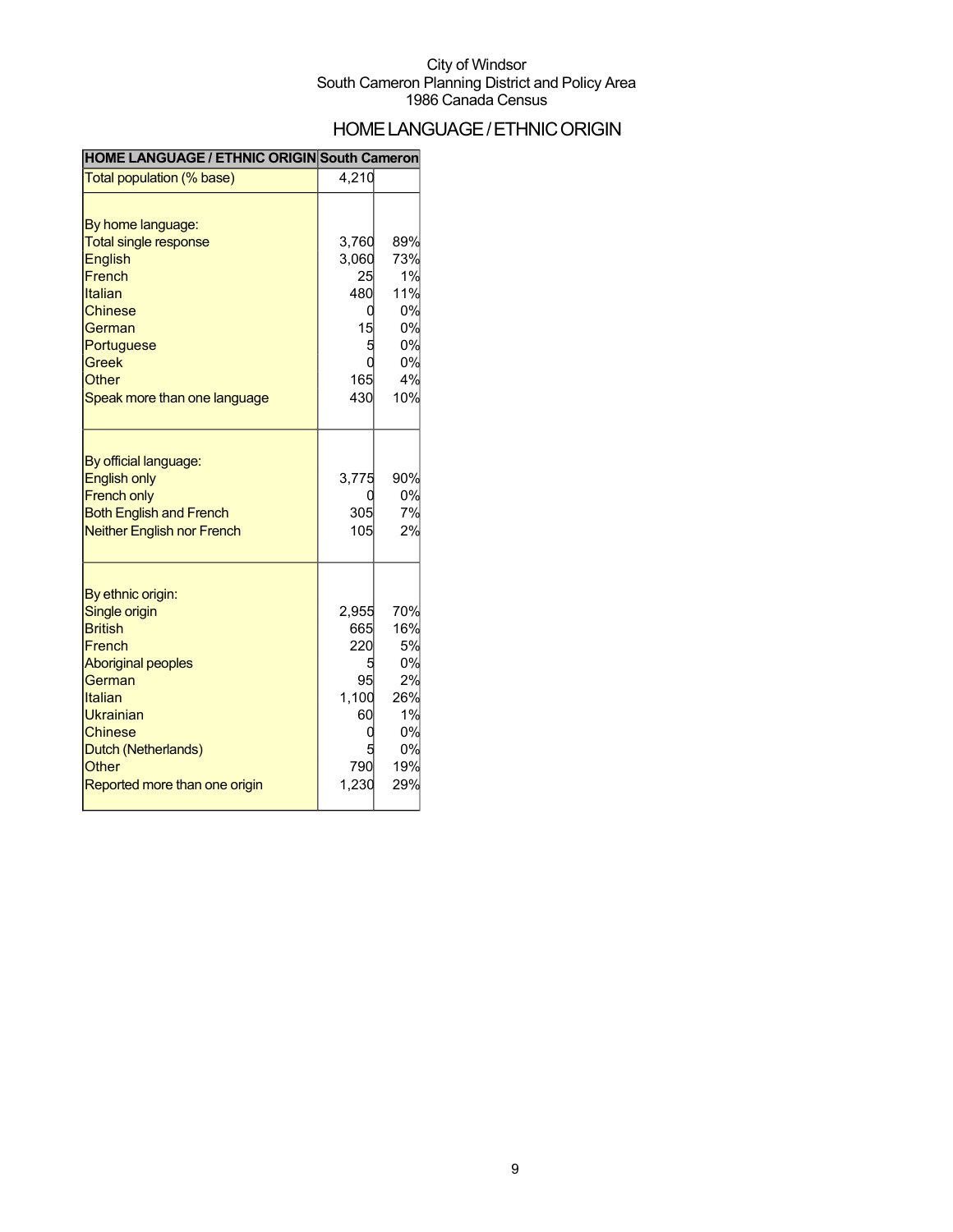### 1985INCOME

| 1985 INCOME                      | <b>South Cameron</b> |     |
|----------------------------------|----------------------|-----|
| Total households (% Base)        | 1,285                |     |
| By household income:             |                      |     |
| <b>Negative Income</b>           |                      | 0%  |
| $$0 - 9,999$                     | 161                  | 13% |
| \$10,000 - 19,999                | 190                  | 15% |
| \$20,000 - 29,999                | 155                  | 12% |
| \$30,000 - 39,999                | 199                  | 15% |
| \$40,000 - 49,999                | 155                  | 12% |
| \$50,000 - 59,999                | 125                  | 10% |
| \$60,000 - 69,999                | 110                  | 9%  |
| \$70,000 - 79,999                | 60                   | 5%  |
| \$80,000 - 99,999                | 80                   | 6%  |
| \$100,000 and over               | 41                   | 3%  |
| Aggr. household income (\$'000)  | 52,333               |     |
| Average household income \$      | 40,726               |     |
|                                  |                      |     |
| Males 15 yrs+ with income        | 1,455                |     |
| Aggregate income (\$'000)        | 37,186               |     |
| Average total income \$          | 25,557               |     |
| Females 15 yrs+ with income      | 1,290                |     |
| Aggregate income (\$'000)        | 16,654               |     |
| Average total income \$          | 12,910               |     |
|                                  |                      |     |
| Males 15 yrs+ with employ.inc    | 1,215                |     |
| Aggregate income (\$'000)        | 31,737               |     |
| Average employment income \$     | 26,121               |     |
| Females 15 yrs+ with emp.inc.    | 860                  |     |
| Aggregate income (\$'000)        | 11,976               |     |
| Average employment income \$     | 13,926               |     |
|                                  |                      |     |
| <b>Number of census families</b> | 1,160                |     |
| Aggr. family income (\$'000)     | 47,760               |     |
| Average family income \$         | 41,172               |     |
| Unattached individ. with inc.    | 175                  |     |
| Aggregate income (\$'000)        | 3,502                |     |
| Average individual income \$     | 20,011               |     |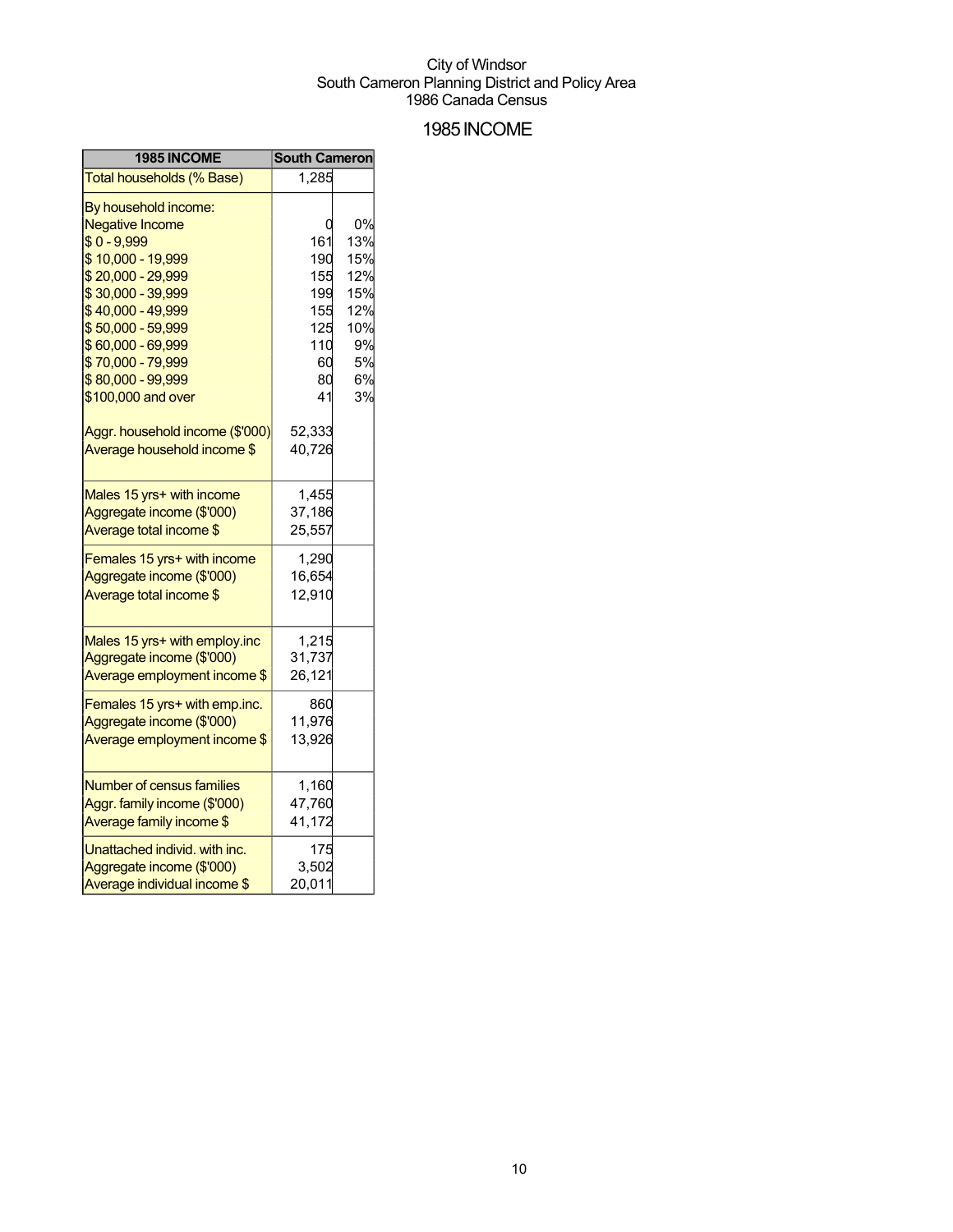## IMMIGRATION/MOBILITY

| <b>IMMIGRATION/MOBILITY South Cameron</b>                                                                                                                                                                                                                                 |                                                                          |                                                                    |
|---------------------------------------------------------------------------------------------------------------------------------------------------------------------------------------------------------------------------------------------------------------------------|--------------------------------------------------------------------------|--------------------------------------------------------------------|
| <b>Total population (% Base)</b>                                                                                                                                                                                                                                          | 4,215                                                                    |                                                                    |
| By citizenship:<br>Canadian<br><b>Other than Canadian</b>                                                                                                                                                                                                                 | 3,985<br>210                                                             | 95%<br>5%                                                          |
| <u>By immigration status:</u><br>Non-immigrant population<br>Born in province of res.<br>Born in another province<br>Immigrant population<br><b>United States of America</b><br><b>Other Americas</b><br>United Kingdom<br><b>Other Europe</b><br>Africa<br>Asia<br>Other | 2,975<br>2,880<br>90<br>1,220<br>105<br>25<br>55<br>915<br>0<br>115<br>5 | 71%<br>68%<br>2%<br>29%<br>2%<br>1%<br>1%<br>22%<br>0%<br>3%<br>0% |
| Immigrant population - total                                                                                                                                                                                                                                              | 1,220                                                                    |                                                                    |
| By period of immigration:<br>Before 1946<br>1946 - 1966<br>1967 - 1977<br>1978 - 1982<br>1983 - 1986                                                                                                                                                                      | 60<br>845<br>210<br>50<br>70                                             | 5%<br>69%<br>17%<br>4%<br>6%                                       |
| By age at time of immigration:<br>0 - 4 years<br>$5 - 19$ years<br>20 years and over                                                                                                                                                                                      | 130<br>310<br>780                                                        | 11%<br>25%<br>64%                                                  |
| By mobility status:<br>Persons 5 years and over<br>Non-movers (same address)<br><b>Movers</b><br>Non-migrants (same place)<br>Migrants<br>From same province<br>From other province<br><b>From outside Canada</b>                                                         | 3,950<br>2,755<br>1,205<br>925<br>280<br>155<br>45<br>75                 | 70%<br>31%<br>23%<br>7%<br>4%<br>1%<br>2%                          |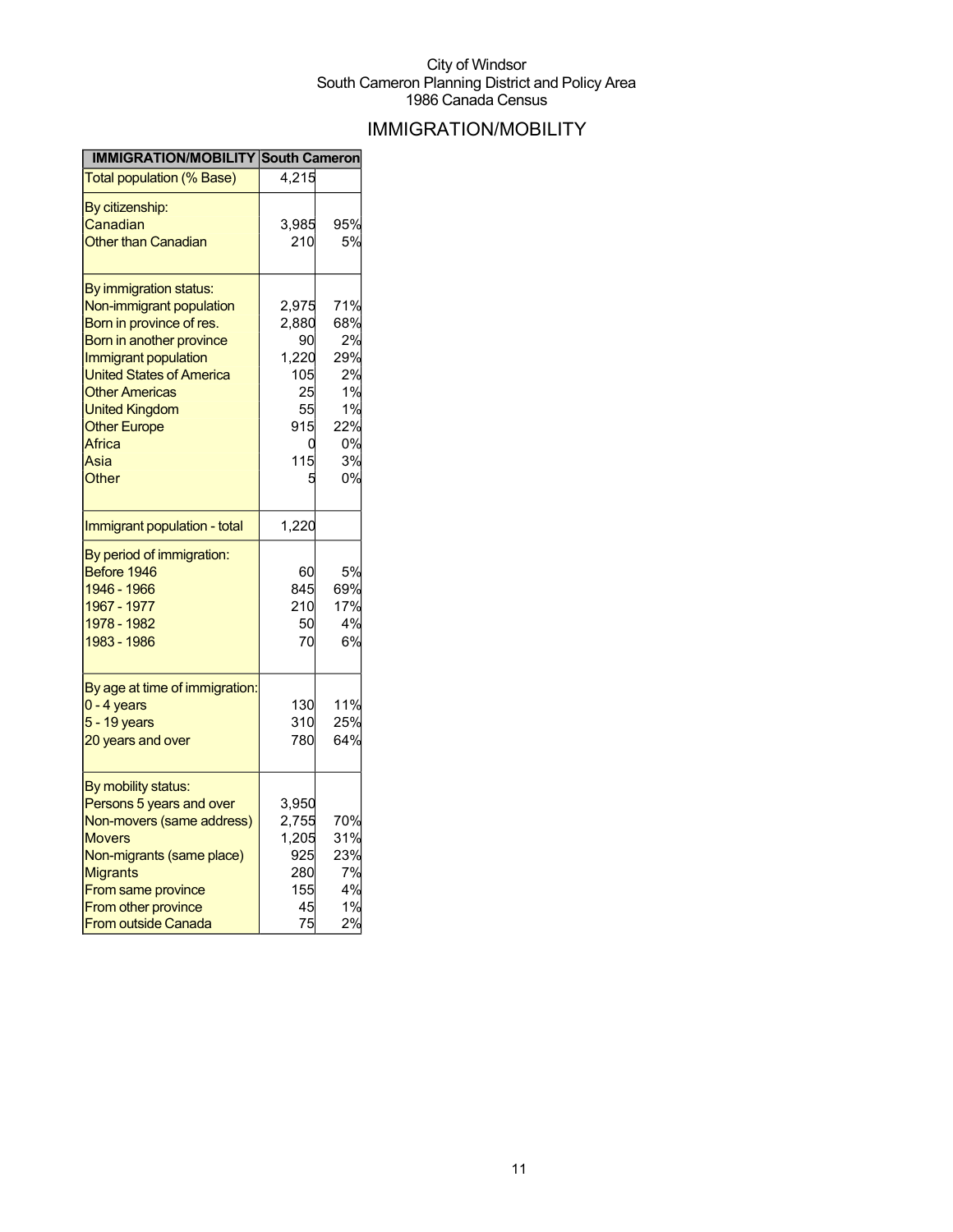## EDUCATION/QUALIFICATIONS

| <b>EDUCATION/QUALIFICATIONS South Cameron</b>         |       |     |
|-------------------------------------------------------|-------|-----|
| Total population 15+ years                            | 3,320 |     |
| By highest level of schooling:<br>Less than grade 9   | 630   | 19% |
| Grade 9 - 13, no sec. cert.                           | 1,000 | 30% |
| Grade 9 - 13, second. cert.                           | 435   | 13% |
| Trade certificate/diploma                             | 655   | 20% |
| University without degree                             | 320   | 10% |
| University with degree                                | 275   | 8%  |
| Postsecondary educated<br>population - total (% Base) | 795   |     |
| By field of study:                                    |       |     |
| Male with postsecondary educ.                         | 480   | 60% |
| Education/recreat./counsell.                          |       | 1%  |
| <b>Fine and applied arts</b>                          | 10    | 1%  |
| Humanities & related fields                           | 30    | 4%  |
| Social sciences & rel. field                          | 15    | 2%  |
| Commerce/management/bus.adm.                          | 80    | 10% |
| Agricult. & biolog. sciences                          | 10    | 1%  |
| Engineering & applied scienc                          | 25    | 3%  |
| Technic.& trades (eng & sci)                          | 245   | 31% |
| Health prof. science & tech.                          | 25    | 3%  |
| Mathematics & phys. sciences                          |       | 1%  |
| <b>All other</b>                                      |       | 0%  |
| Female with postsecond. educ.                         | 315   | 40% |
| Education/recreat./counsell.                          | 45    | 6%  |
| Fine and applied arts                                 | 60    | 8%  |
| Humanities & related fields                           | 25    | 3%  |
| Social sciences & rel. field                          | 40    | 5%  |
| Commerce/management/bus.adm.                          | 45    | 6%  |
| Agricult. & biolog. sciences                          | 10    | 1%  |
| Engineering & applied scienc                          | C     | 0%  |
| Technic.& trades (eng & sci)                          | 10    | 1%  |
| Health prof. science & tech.                          | 70    | 9%  |
| Mathematics & phys. sciences                          | 15    | 2%  |
| All other                                             | 0     | 0%  |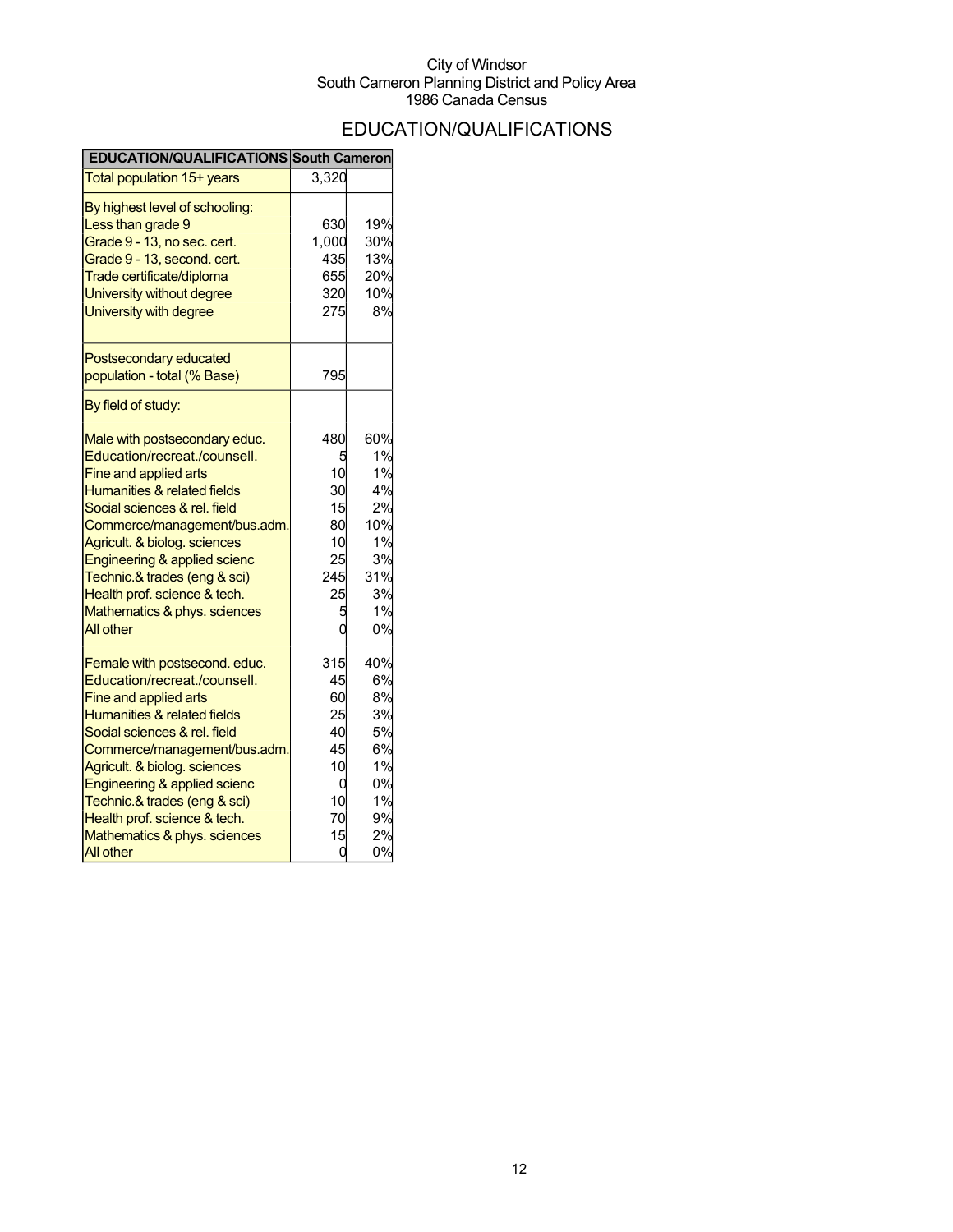## **LABOUR FORCE**

| <b>LABOUR FORCE</b>                                                                                                                                                                 | <b>South Cameron</b>                                     |                                |
|-------------------------------------------------------------------------------------------------------------------------------------------------------------------------------------|----------------------------------------------------------|--------------------------------|
| Total population 15+ years<br>Total labour force 15+ years<br>Employed<br><b>Unemployed</b><br>Persons not in labour force<br><b>Participation rate</b><br><b>Unemployment rate</b> | 3,325<br>2,075<br>1,900<br>180<br>1,235<br>62.41<br>8.67 | 62%<br>57%<br>5%<br>37%        |
| Male population 15+ years<br><b>Labour force</b><br>Employed<br><b>Unemployed</b><br>Not in labour force<br><b>Participation rate</b><br><b>Unemployment rate</b>                   | 1,615<br>1,230<br>1,135<br>100<br>375<br>76.16<br>8.13   | 49%<br>37%<br>34%<br>3%<br>11% |
| Female population 15+ years<br><b>Labour force</b><br>Employed<br><b>Unemployed</b><br>Not in labour force<br><b>Participation rate</b><br><b>Unemployment rate</b>                 | 1,710<br>850<br>765<br>80<br>860<br>49.71<br>9.41        | 51%<br>26%<br>23%<br>2%<br>26% |
| Males- all classes of worker<br><b>Paid worker</b><br>Self-employed                                                                                                                 | 1,240<br>1,180<br>30                                     | 95%<br>2%                      |
| <b>Females-all classes of worker</b><br><b>Paid worker</b><br>Self-employed                                                                                                         | 870<br>810<br>10                                         | 93%<br>1%                      |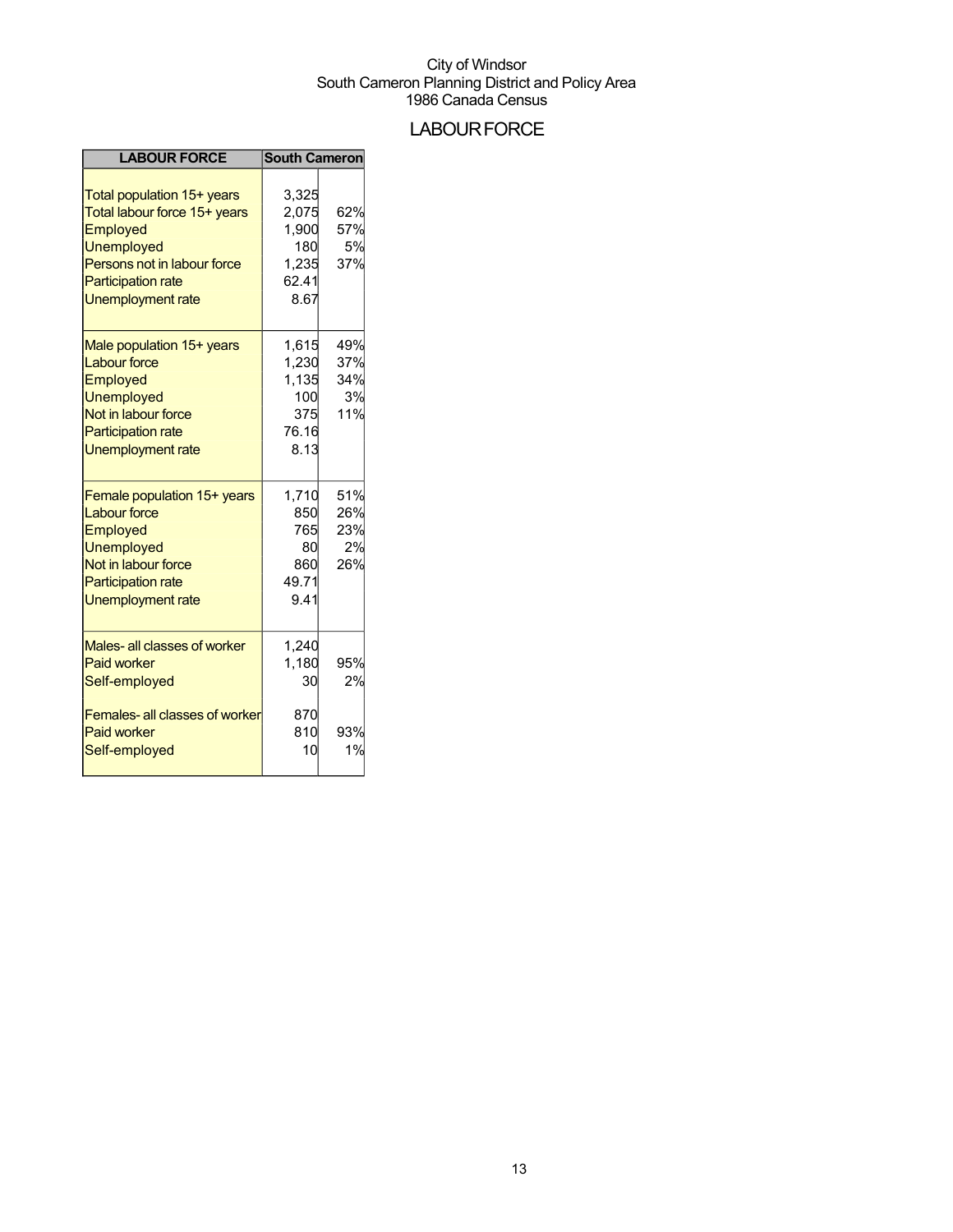## INDUSTRY/OCCUPATION

| <b>INDUSTRY/OCCUPATION South Cameron</b>            |            |           |
|-----------------------------------------------------|------------|-----------|
| perienced labour force                              |            |           |
| By Industry: (% Base)                               | 2,035      |           |
| <b>Agricultural &amp; rel.services</b>              | 25         | 1%        |
| Other primary industries                            | 5          | 0%        |
| Manufacturing                                       | 670        | 33%       |
| <b>Construction</b>                                 | 130        | 6%        |
| <b>Transportation &amp; storage</b>                 | 30         | 1%        |
| Communication & oth. utility                        | 30         | 1%        |
| <b>Wholesale trade</b>                              | 75         | 4%        |
| <b>Retail trade</b>                                 | 270        | 13%       |
| <b>Finance and insurance</b>                        | 55         | 3%        |
| Real estate & insur. agents                         | 15         | 1%        |
| <u>Business service</u>                             | 80         | 4%        |
| Government service                                  | 80         | 4%        |
| <b>Educational service</b>                          | 180        | 9%        |
| <b>Health &amp; social service</b>                  | 120        | 6%        |
| Accommodation, food, beverag                        | 180        | 9%        |
| Other service industries                            | 95         | 5%        |
| Experienced labour force                            |            |           |
| by occupation: (% Base)                             | 2,035      |           |
| Managerial, administrative                          | 190        | 9%        |
|                                                     |            |           |
|                                                     |            |           |
| Nat. science, eng. & math.                          | 40         | 2%        |
| Soc. sc., religion & artist.                        | 55         | 3%        |
| <b>Teaching &amp; related</b>                       | 90         | 4%        |
| <b>Medicine &amp; health</b>                        | 60         | 3%        |
| <b>Clerical &amp; related</b><br>Sales              | 360<br>175 | 18%       |
| Service                                             | 265        | 9%<br>13% |
|                                                     | 35         | 2%        |
| Farming & horticultural<br>Other primary industries | 0          | 0%        |
| Processing                                          | 55         | 3%        |
| Machining & related                                 | 155        | 8%        |
| Prod. fabric./assemb./repair                        | 335        | 16%       |
| <b>Construction trades</b>                          | 120        | 6%        |
| Transport equipmnt. operat.                         | 15         | 1%        |
| Material handling & related                         | 35         | 2%        |
| Oth. crafts & equip. operat.                        | 20         | 1%        |
| Occupations not classified                          | 25         | 1%        |